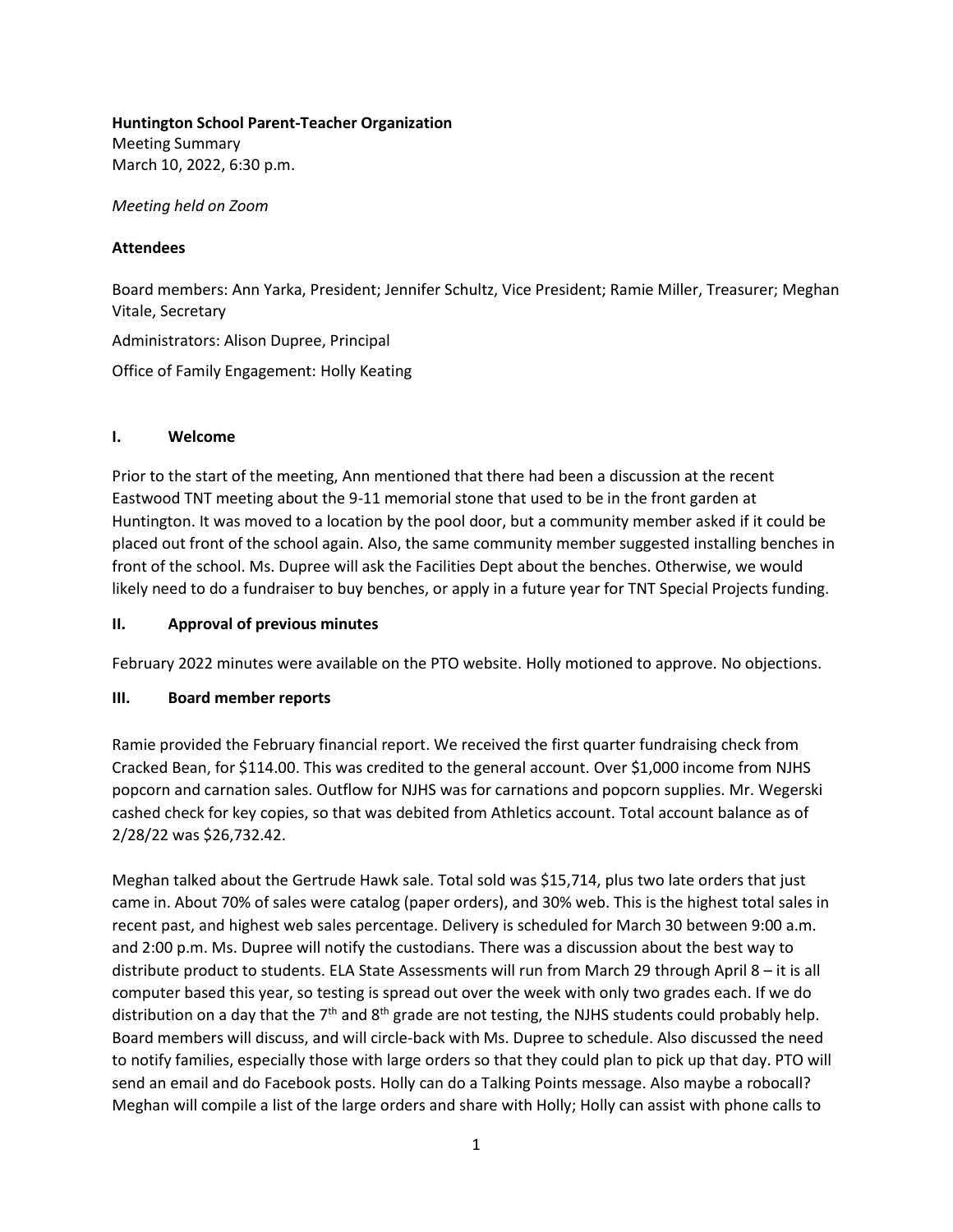those families. Meghan will also run the final profit numbers by grade level and notify teachers; we need to encourage staff the spend their class account funds this year!

The application for \$700 in TNT Special Projects funding for the mural touch-ups/additional enhancements was approved at the February Eastwood TNT meeting. Meghan will work on ordering the additional materials. She will also check-in with DPW to see when we can replace the traffic posts and the flower pots in the road (probably after April 1, but she will confirm). Hopefully we can get new planters in time for spring planting, and get flowers from the City greenhouse.

Board members have been meeting daily with Ms. Schuster to collect revenues from the Scholastic Book Fair. That continues through Friday, March 11. Scholastic will send an invoice after the sale.

## **IV. Old business**

There was no old (tabled) business.

### **V. New business**

There was no new business.

#### **VI. Discussion**

*Teacher Appreciation:* Discussion of Teacher Appreciation Day continued from February meeting. Ann spoke with Dunkin Donuts on James Steet, and they offered to donate coffee and donuts, we just need to confirm the date with them. Everyone agreed that it would be nice to start the week with this, so Monday, May 2. Ann will confirm with Dunkin. Ann also called Ponchito's to get cost info on their food truck for a lunch. Still waiting for a call back. Ms. Dupree and Ms. Archie talked about scheduling one thing each day for that week. Ms. Dupree noted that there are 145 staff members in the building. Ms. Dupree also noted that one of the parents on SLT said that she knows someone who has a food truck, and she could also reach out. Meghan will circle-back with Forward Point church and see if they have any more information, since they were also considering a food truck. We could still consider pooling funds depending on the cost of a food truck.

*End of Year Activities:* Ms. Dupree said that we can plan for in person activities at this point. She is starting to think about a semi formal, but probably just for the 8<sup>th</sup> grade. Considering June 3 as a possible date. Ms. Dupree said there would definitely be a permission slip for the dance, but she would like all  $8<sup>th</sup>$  graders to be able to attend and will likely charge an admission fee. Holly asked how the semi formal was funded in the past. Meghan indicated that PTO had paid for the DJ, some refreshments, and decorations – she will try to find more details from past years. There was no admission fee in the past, but attendance was limited by administration to students who had met specific behavioral conditions over the period leading up to the event and it included all of middle school (grades 6-8). Ms. Dupree said they are also thinking about an  $8<sup>th</sup>$  Grade Recognition Night – maybe at Henninger? Not sure on date yet. Meghan asked if there is a date yet for the spring band concert; Ms. Dupree said she is not sure yet. There was some discussion about the contingency days on the calendar – seems likely that we will not get all of those days off, but still waiting for Superintendent to confirm.